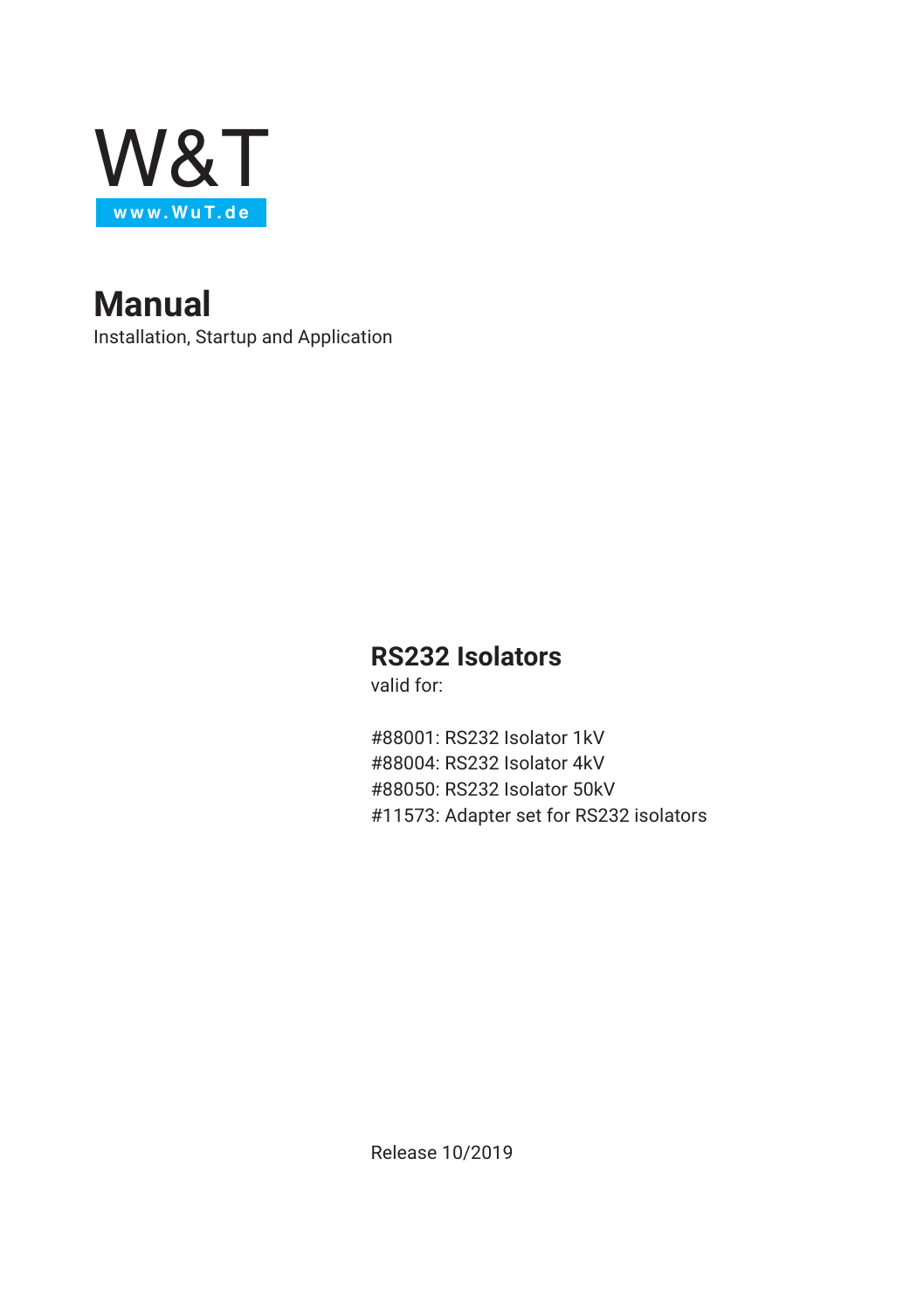© 10/2019 by Wiesemann & Theis GmbH

Subject to errors and changes:

Since we can make mistakes, none of our statements should be used without checking. Please let us know of any mistakes or misunderstandings you are aware of, so that we can recognize and eliminate them quickly.

Perform work on and with W&T products only as described here and only if you have read and understood the manual fully. Unauthorized use can result in hazards. We are not liable for the consequences of unauthorized use. When in doubt, check with us or consult you dealer!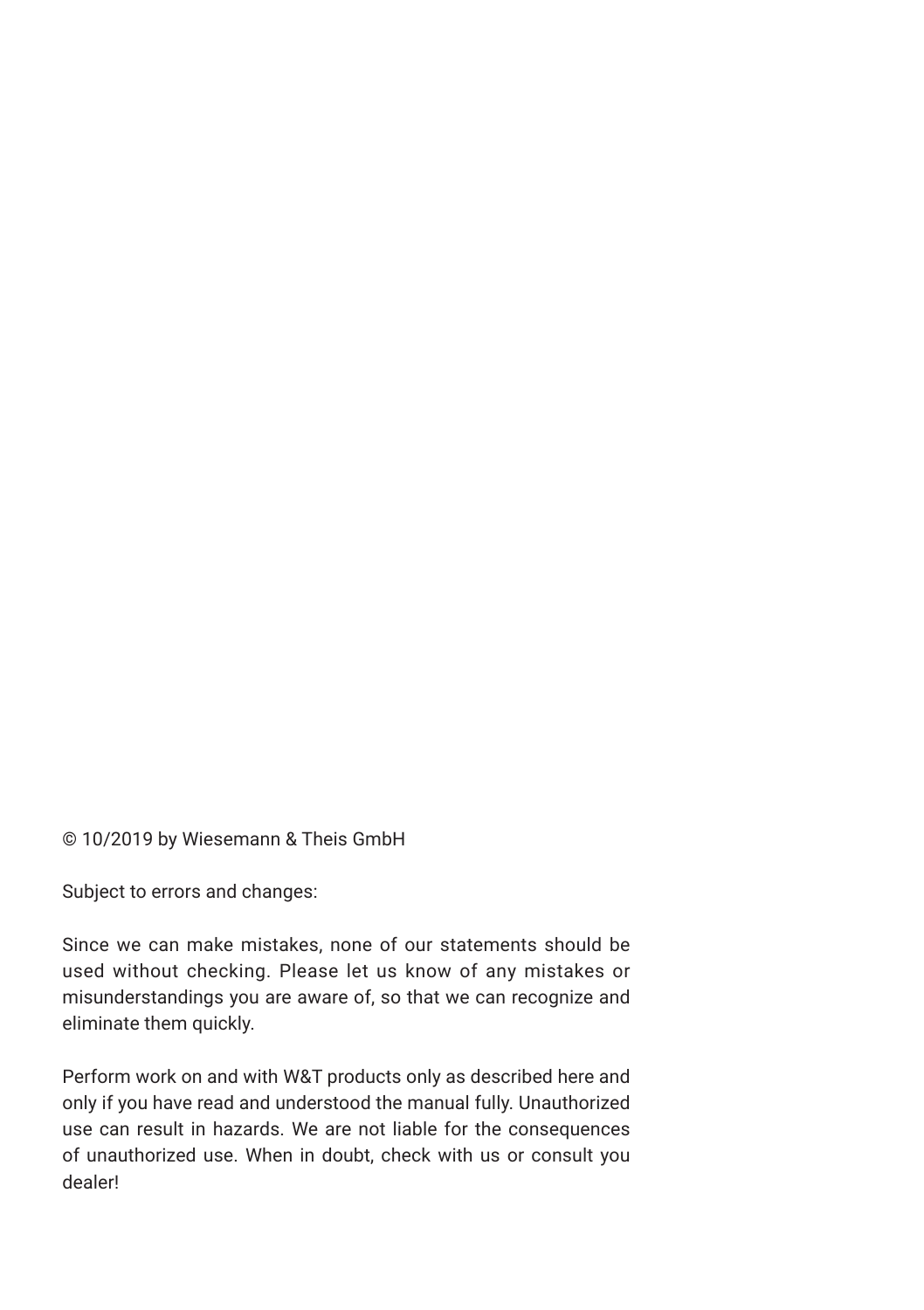Differences in potential between RS232 devices connected to each other are frequently the cause of erroneous data transmission and failed interface components.

Wiesemann & Theis offers a whole family of galvanic isolators for data lines to prevent compensation currents from flowing over the signal lines when there are potential differences between the devices.

The RS232 Isolator family is described together with their technical specifications and wiring examples on the following pages.

For up-to-date information on new developments, see our Internet site at http://www.wut.de or check the e-mail short notices at the W&T Interface Club, which you can also subscribe to from the W&T Homepage.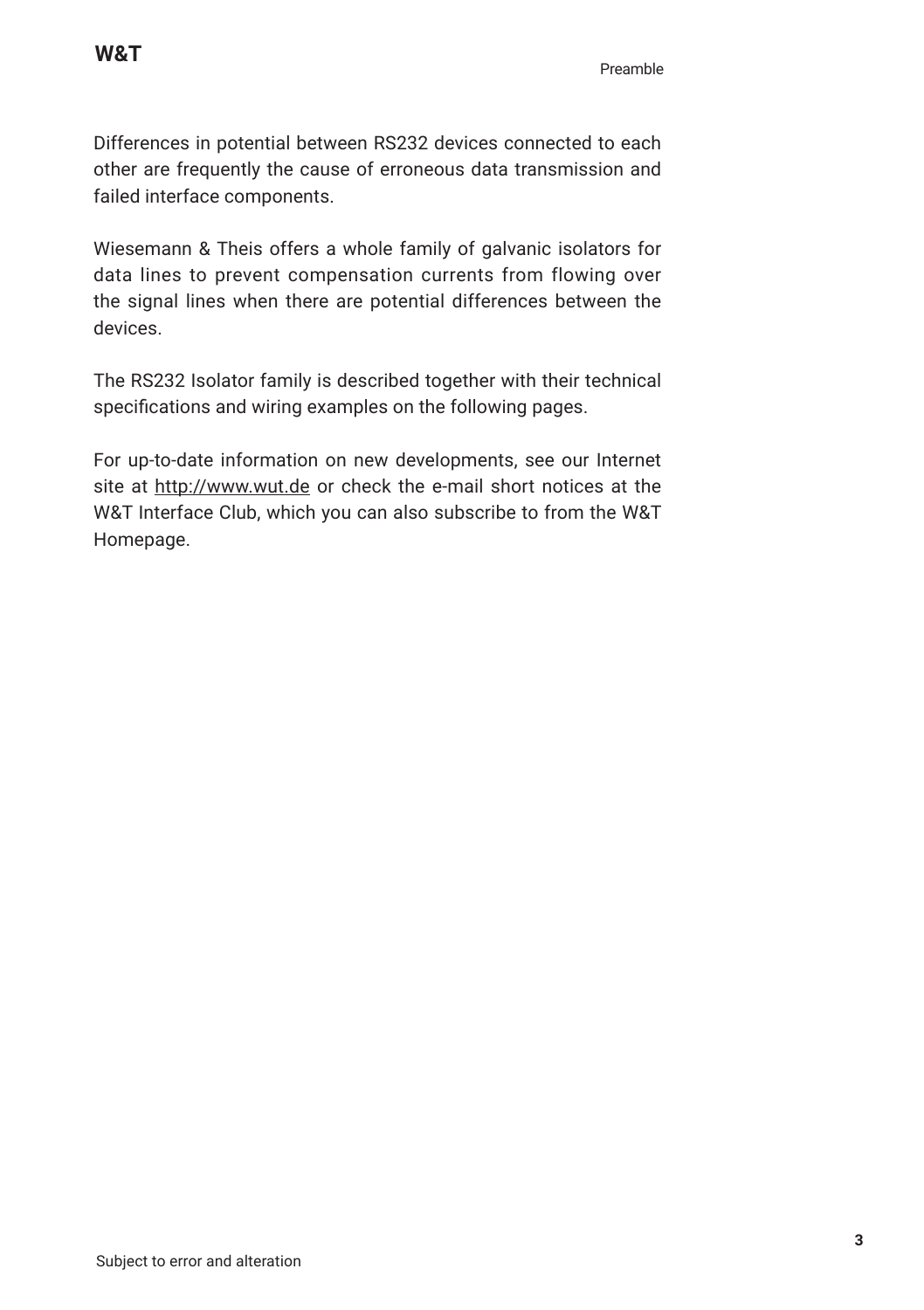### **Index**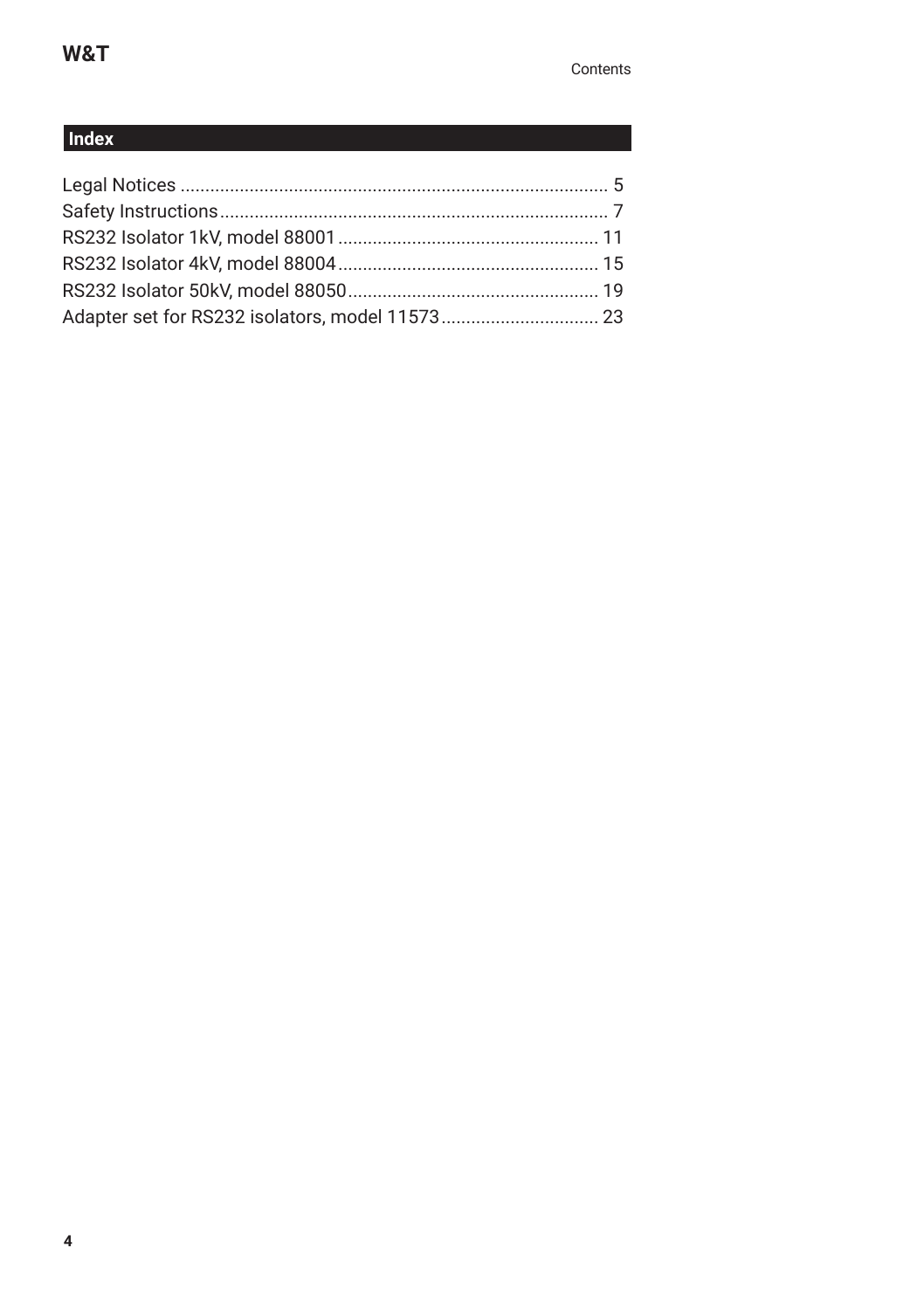#### **Legal Notices**

#### **Warning note concept**

This manual contains notes which must be observed for your personal safety and to prevent equipment damage. The notes are called out with a warning triangle. Depending on the hazard level the warning notes are represented in decreasing order of hazard as follows:

## 1**DANGER**

Indicates a hazard which will result in death or serious injury if no appropriate safety measures are taken.

# 1**WARNING**

Indicates a hazard which can result in death or serious injury if no appropriate safety measures are taken.

# $A$ CAUTION

Indicates a hazard which can result in slight injury if no appropriate safety measures are taken.

# **A**MOTE

Indicates a hazard which can result in equipment damage if no appropriate safety measures are taken.

When multiple hazard levels are present the warning note for the highest level is used. If the warning triangle for personal injury is used, then a warning for equipment damage may also be added in the same warning note.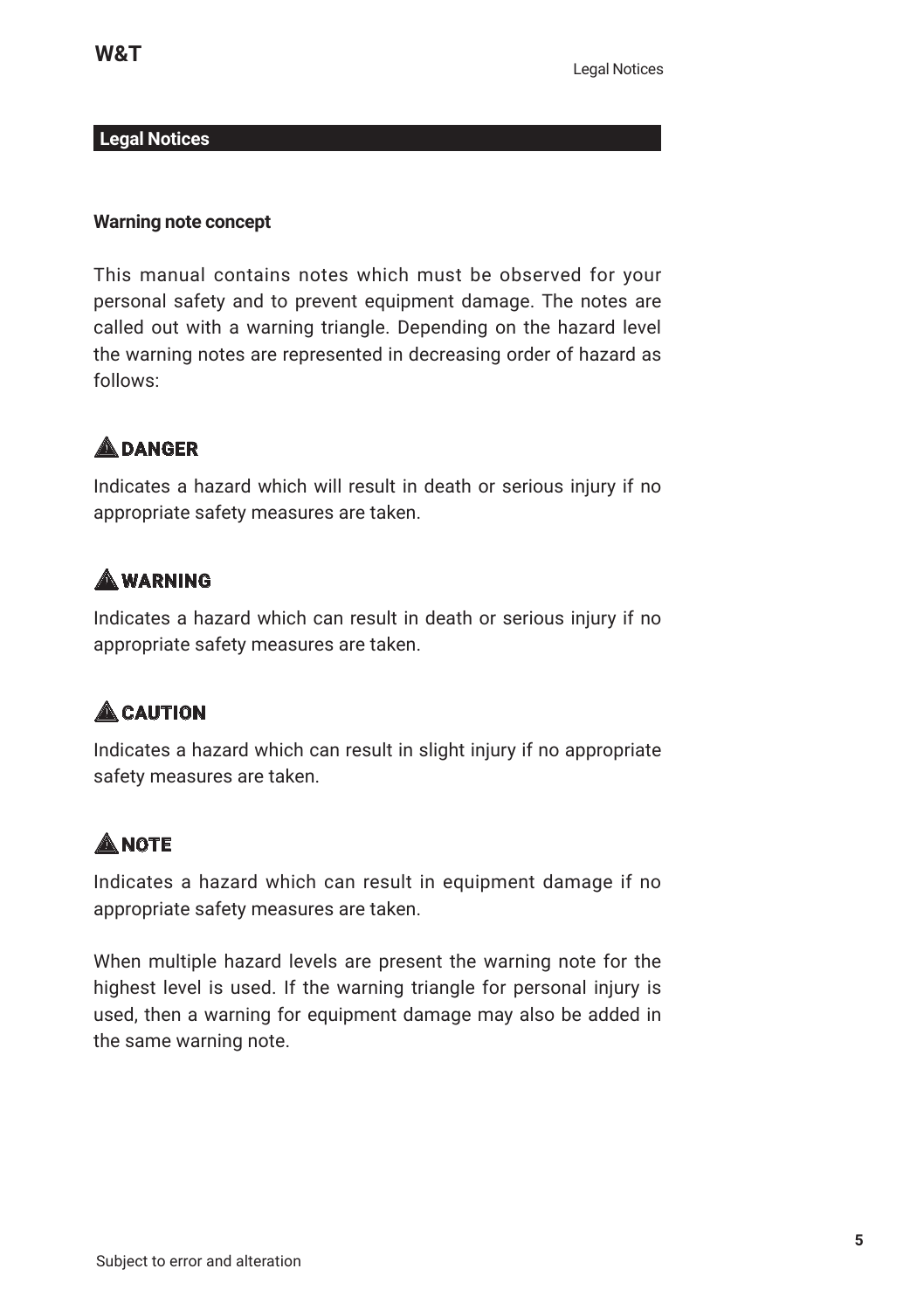### **Qualified personnel**

The product described in this manual may be installed and placed in operation only by personnel who are qualified for the respective task.

In addition the documentation for the respective task must be followed, especially the safety and warning notes included in it.

Qualified personnel have received training and experience which enable them to recognize risks associated with handling the described products and to avoid possible hazards.

#### **Disposal**

Electronic devices may not be disposed of with household waste, but rather be brought to a proper electronics waste disposal facility.

*A complete Declaration of Conformity for the described devices can be found on the respective datasheet pages on the W&T Homepage at http://www.wut.de.*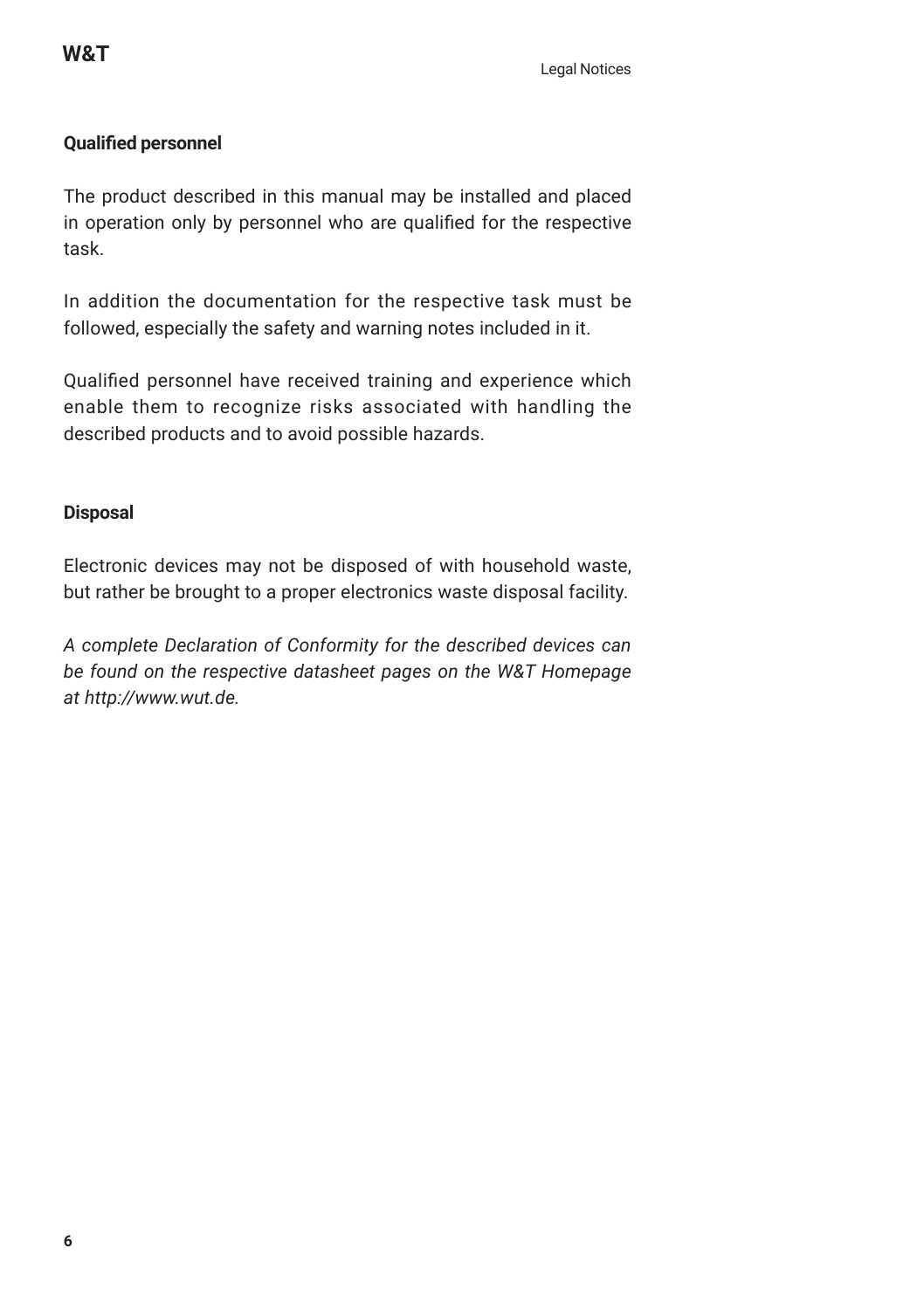#### **Safety Instructions**

#### **General precautions**

# $A$ CAUTION

This manual is intended for the installer of the described galvanic isolators and must be read and understood before beginning any work.

The RS232 isolators are to be installed and placed in service only by an electrical specialist.

### **Intended use**

# $A$ CAUTION

The intended use of the RS232 isolators is the use in accordance with the information provided in the manual.

The devices may be operated only using the maximum permitted connection values according to the technical data. Any other use or modification is considered to be improper.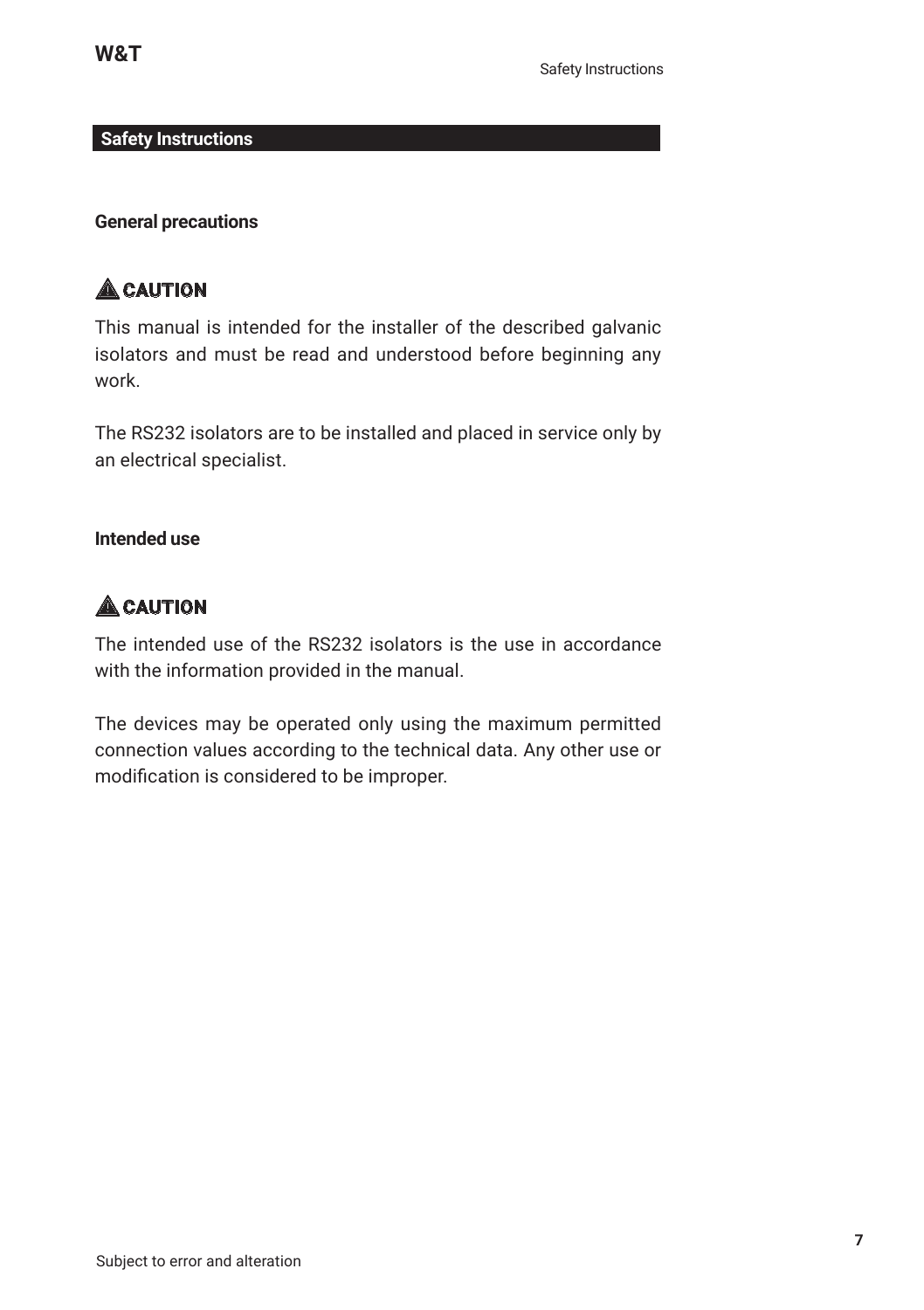### **Installation**

## $A$ CAUTION

Before beginning any work on the devices, the power supply of the devices to be connected via the RS232 isolators must be completely disconnected by suitable measures. Make sure that the devices cannot be turned on again accidentally!

Please do not install the galvanic isolators in places with high moisture or near water.

Please do not install the devices in places with high ambient temperature or near heat sources. Please refer to the specification of the maximum ambient temperature.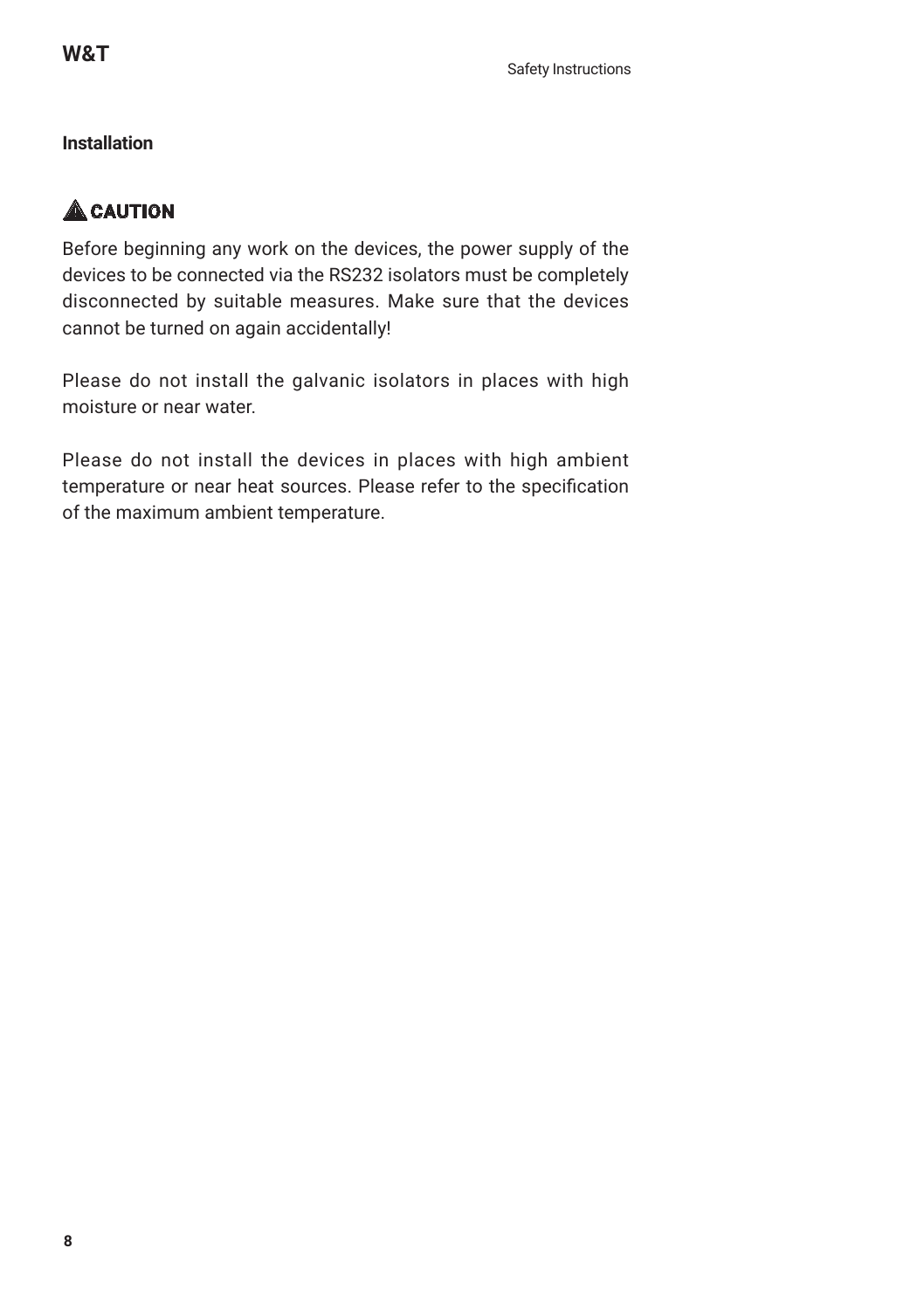### **Electrical Safety**

# 1**DANGER**

Both ports of all W&T RS232 isolators are isolated from each other with a dielectric strength of 1kV, 4kV or 50kV DC.

This allow the RS232 isolators to suppress compensation currents which can flow as a result of potential differences between the connected devices when directly copper connections are used. Such currents can cause interference with data transmission or even destroy the interfaces.

**The galvanic isolation of the RS232 isolators described in this manual are designed for protecting the serial ports and for ensuring noise-free data transmission in noisy environments. Use of the devices to protect persons against contact with hazardous voltages is not permitted. For safety-critical galvanic isolation, please contact us.**

Make sure that there is enough space between the cables leading to the serial ports of the RS232 isolators to avoid any potential flashovers between the cables.

Protection of operating personnel and the equipment is only assured if the devices are used according to its intended purpose. Any other use than described in the manuals may compromise the safety and function of the RS232 isolators and the connected systems.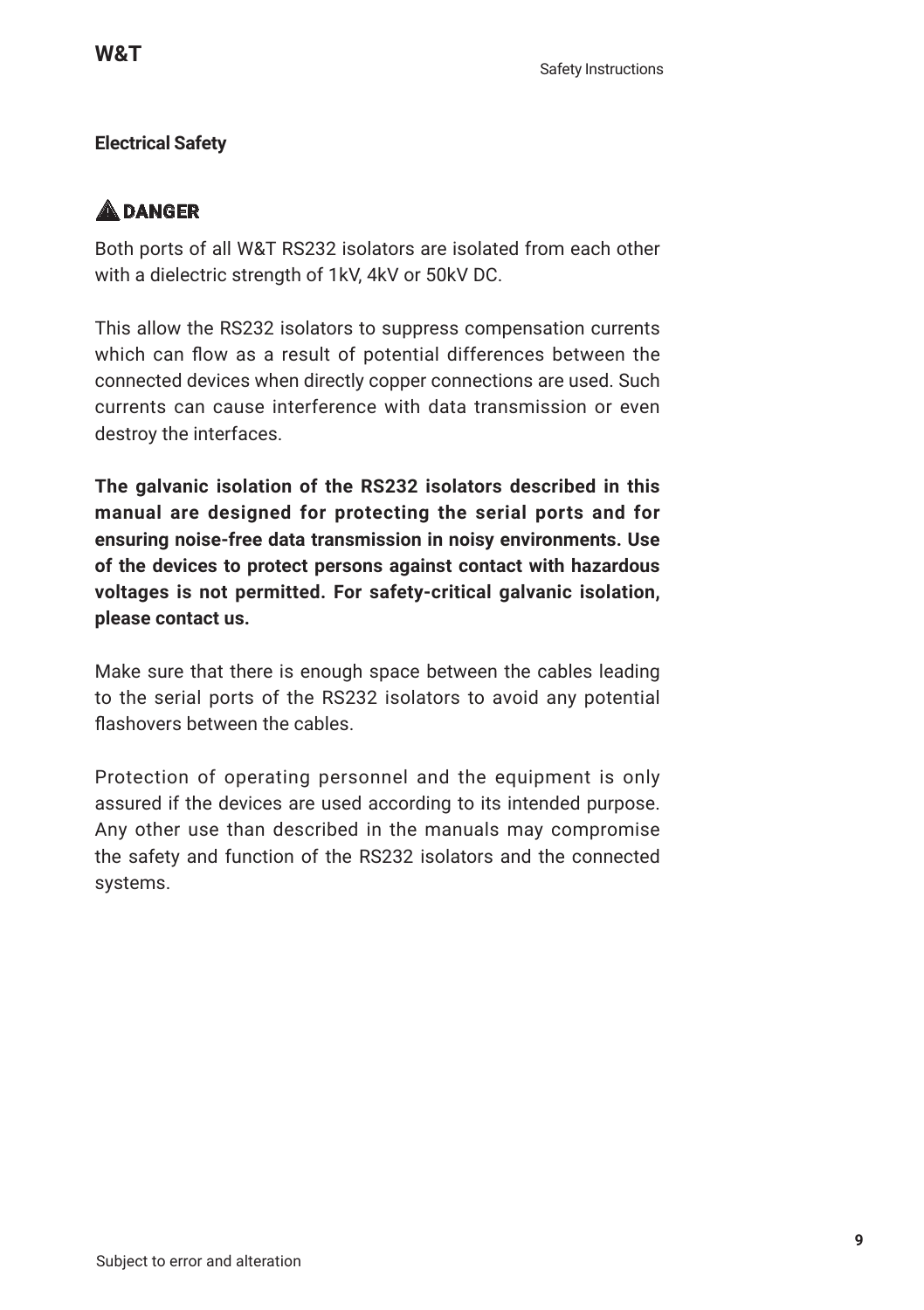If a fault is unable to be eliminated, the devices must be taken out of service and protected against accidental startup.

Responsibility for adhering to the local prevailing safety regulations lies with the operator.

### **EMC**

# **ANOTE**

All W&T RS232 isolators meet the limits for noise immunity in industrial environments as well as emissions in commercial and residential areas, so that use of these converters is not subject to any EMC based restrictions.

To ensure compliance with the EMC standards, shielded signal cables must be used.

If the RS232 isolator is part of an integrated solution, the installer must ensure that the entire system complies with the EMC guidelines.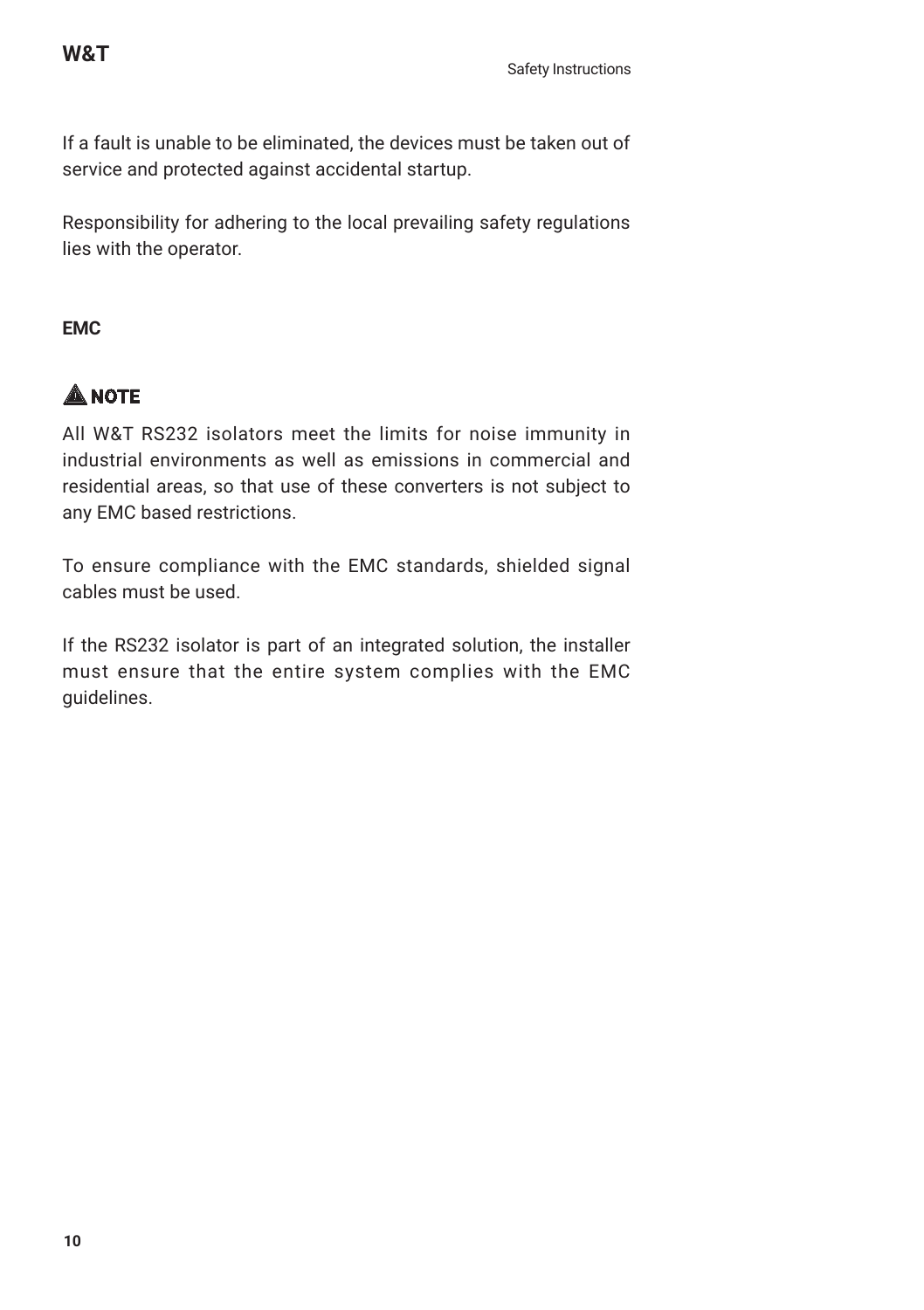#### **RS232 Isolator 1kV, Model 88001**

The Isolator model 88001 galvanically isolates two RS232 devices from each other with an isolation voltage of 1kV DC. It must be inserted into the data line between these devices.

#### **Function**

One channel in each direction is provided which may be used only for the data lines TxD and RxD but not for the handshake lines (DTR, RTS, etc.). The two lines must always be connected on both ends, even if data transmission is only in one direction.

Galvanic isolation of the signals is implemented using optocouplers. The RS232 drivers and receivers are powered from the connected peripheral devices; no external power supply is required.

When installing you must ensure that the data cables are sufficiently far enough away from each other to prevent flashover.

In the event of a problem check first whether the connection works without the isolator by connecting only a 3-conductor cable (TxD, RxD, GND) between the two RS232 devices.

The lower baud rate limit of the 88001 Isolator of 300 baud depends on the output voltage of the connected interface. At very low baud rates and unclear interface conditions you should switch to the static operating model 88004 or the externally powered 1kV Isolator model 88205.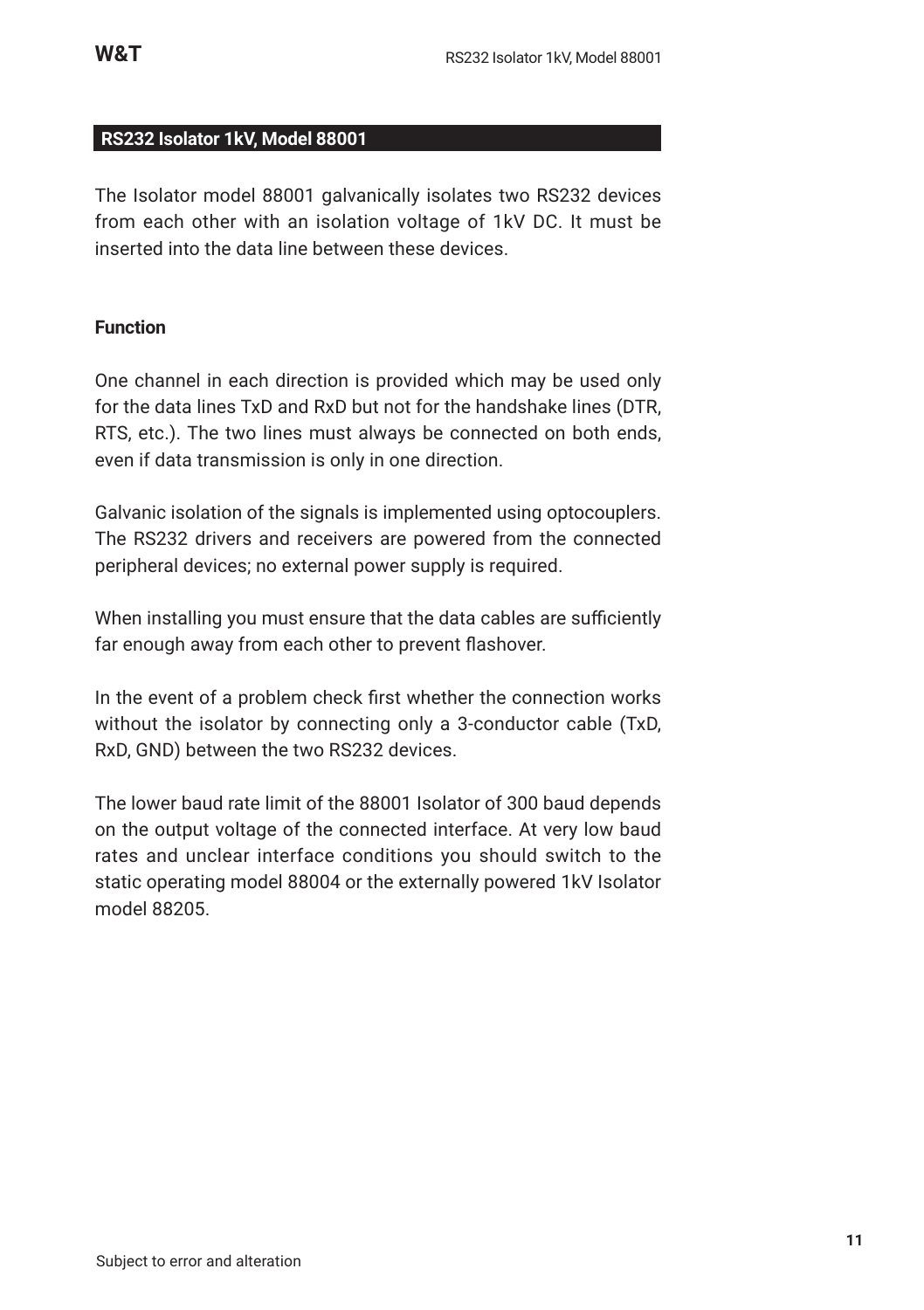#### **Connectors**

Both interfaces of the W&T RS232 Isolator model 88001 are implemented as 25-pin SUB\_D connectors. By using the adapter set model 11573 you can easily connect the isolator to 9-pin terminals with PC configuration. A description of the adapter set can be found later in this manual.The function of the isolator connection pins can be found in the following table and on the sticker located on the device itself.

| <b>DB25 male connector</b> |              |
|----------------------------|--------------|
| Pin#                       | RS232 signal |
| 2                          | data in      |
| 3                          | data out     |
|                            | signal GND   |

| <b>DB25 female connector</b> |              |
|------------------------------|--------------|
| Pin#                         | RS232 signal |
| 2                            | data out     |
| 3                            | data in      |
|                              | signal GND   |

#### **Wiring example:**



#### RS232 software handshake application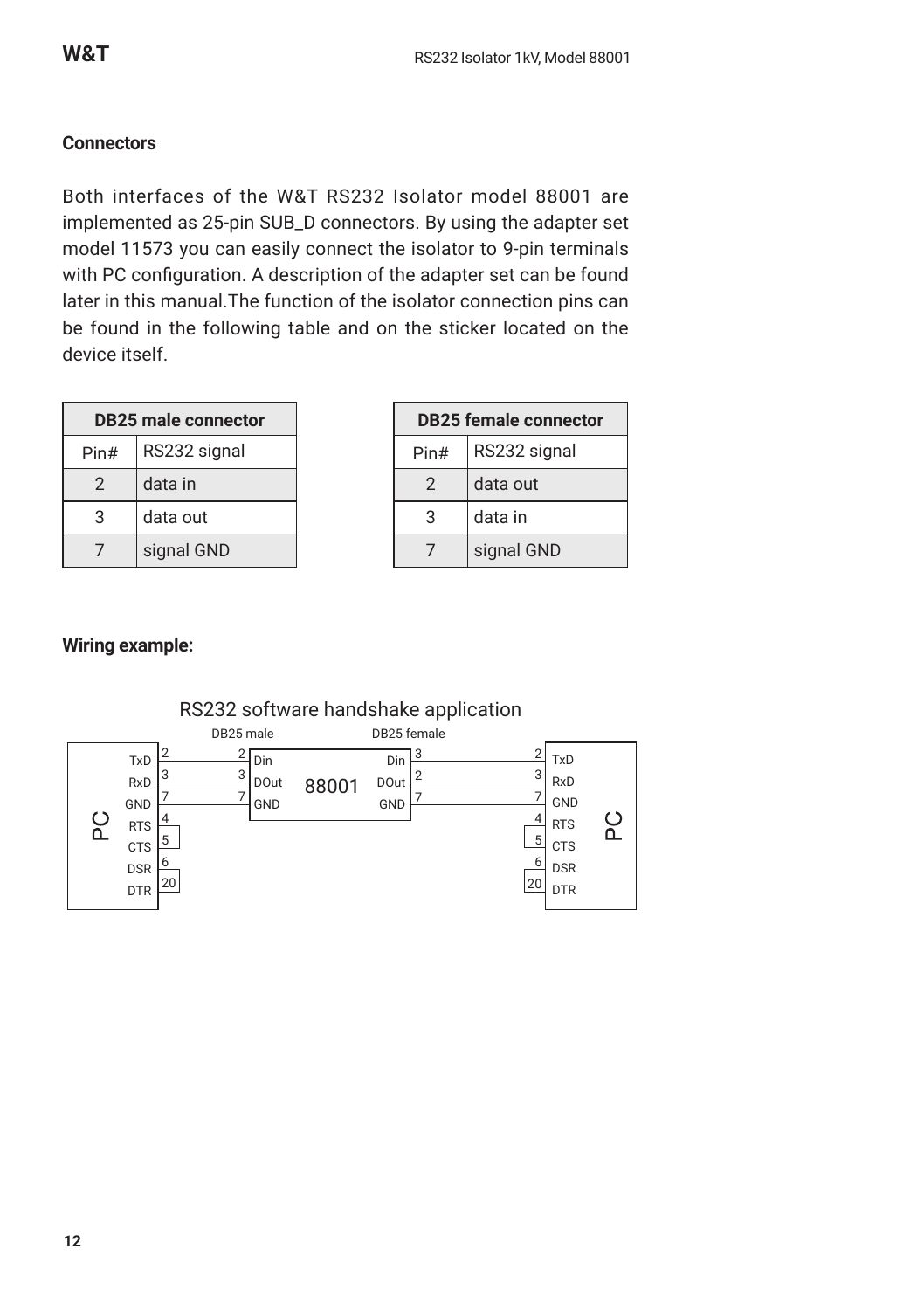### **Technical Data**

| Baudrate:<br>Data format:<br>Supported signals:   | 30019200 baud<br>any data format<br>RxD, TxD                                               |
|---------------------------------------------------|--------------------------------------------------------------------------------------------|
| Isolation:<br>Supply voltage:<br>Input impedance: | min. 1.000 volts DC<br>no external power supply required<br>> 470 Ohm                      |
| RS232 interfaces:                                 | DB25 male connector,<br>DCE pin assignment<br>DB25 female connector,<br>DTE pin assignment |
| Ambient temperature:                              | Storage: -40+70°C<br>Operation: 0+50°C                                                     |
| Relative humidity:                                | 595% RH (non-condensing)                                                                   |
| Housing:<br>Dimensions:<br>Weight:                | plastic mini-housing,<br>63 mm x 54 mm x 16 mm<br>approx. 50 g                             |
| Scope of delivery:                                | 1x RS232 Isolator, model 88001<br>1x Gender Changer 25F-25F                                |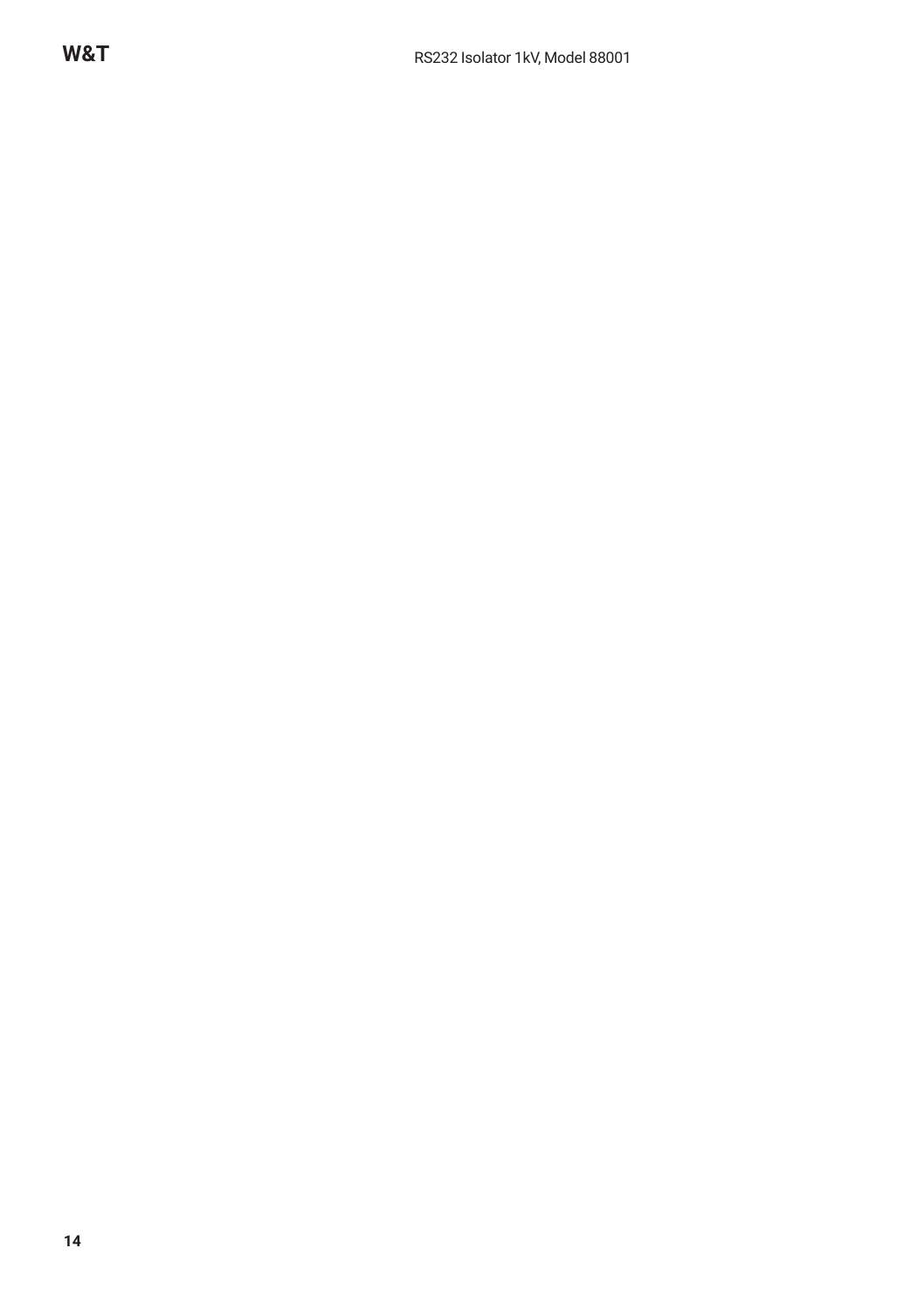#### **RS232 Isolator 4kV, Model 88004**

The Isolator model 88004 galvanically isolates two RS232 devices from each other with an isolation voltage of 4kV DC. It must be inserted into the data line between these devices.

#### **Function**

One data channel and 2 handshake channels in each direction are provided. To ensure a stable energy supply to the isolator at least as many signal inputs should be connected to the isolator as there are outputs available.

Galvanic isolation of the signals is implemented using optocouplers. The RS232 drivers and receivers are powered from the connected peripheral devices; no external power supply is required.

When installing you must ensure that the data cables are sufficiently far enough away from each other to prevent flashover.

In the event of a problem check first whether the connection works without the isolator by connecting the two RS232 devices directly without the RS232 isolator.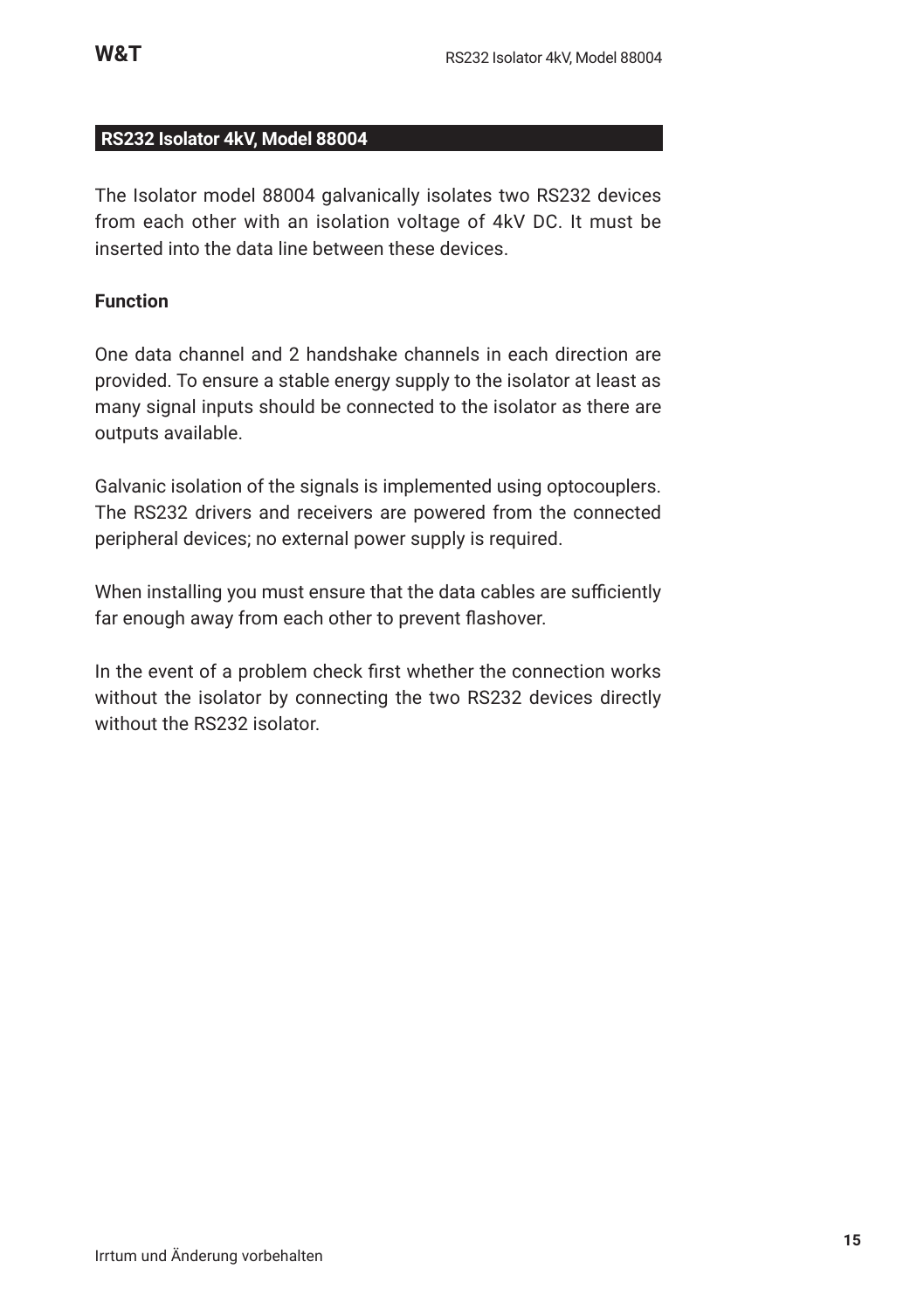#### **Connectors**

Both interfaces of the W&T RS232 Isolator model 88004 are implemented as 25-pin SUB-D connectors. By using the adapterset model 11573 you can easily connect the isolator to 9-pin terminals with PC configuration. A description of the adapter set can be found later in this manual.The function of the isolator connection pins can be found in the following table and on the sticker located on the device itself.

| <b>DB25 male connector</b> |                 |
|----------------------------|-----------------|
| Pin#                       | RS232 signal    |
| $\mathfrak{D}$             | data in         |
| 3                          | data out        |
| 4                          | handshake in 1  |
| 5                          | handshake out 1 |
| 6                          | handshake out 2 |
| 7                          | signal GND      |
| 20                         | handshake in 2  |

| <b>DB25 female connector</b> |                 |
|------------------------------|-----------------|
| Pin#                         | RS232 signal    |
| $\overline{2}$               | data out        |
| 3                            | data in         |
| 4                            | handshake out 1 |
| 5                            | handshake in 1  |
| 6                            | handshake in 2  |
| 7                            | signal GND      |
| 20                           | handshake out 2 |

#### **Wiring example:**

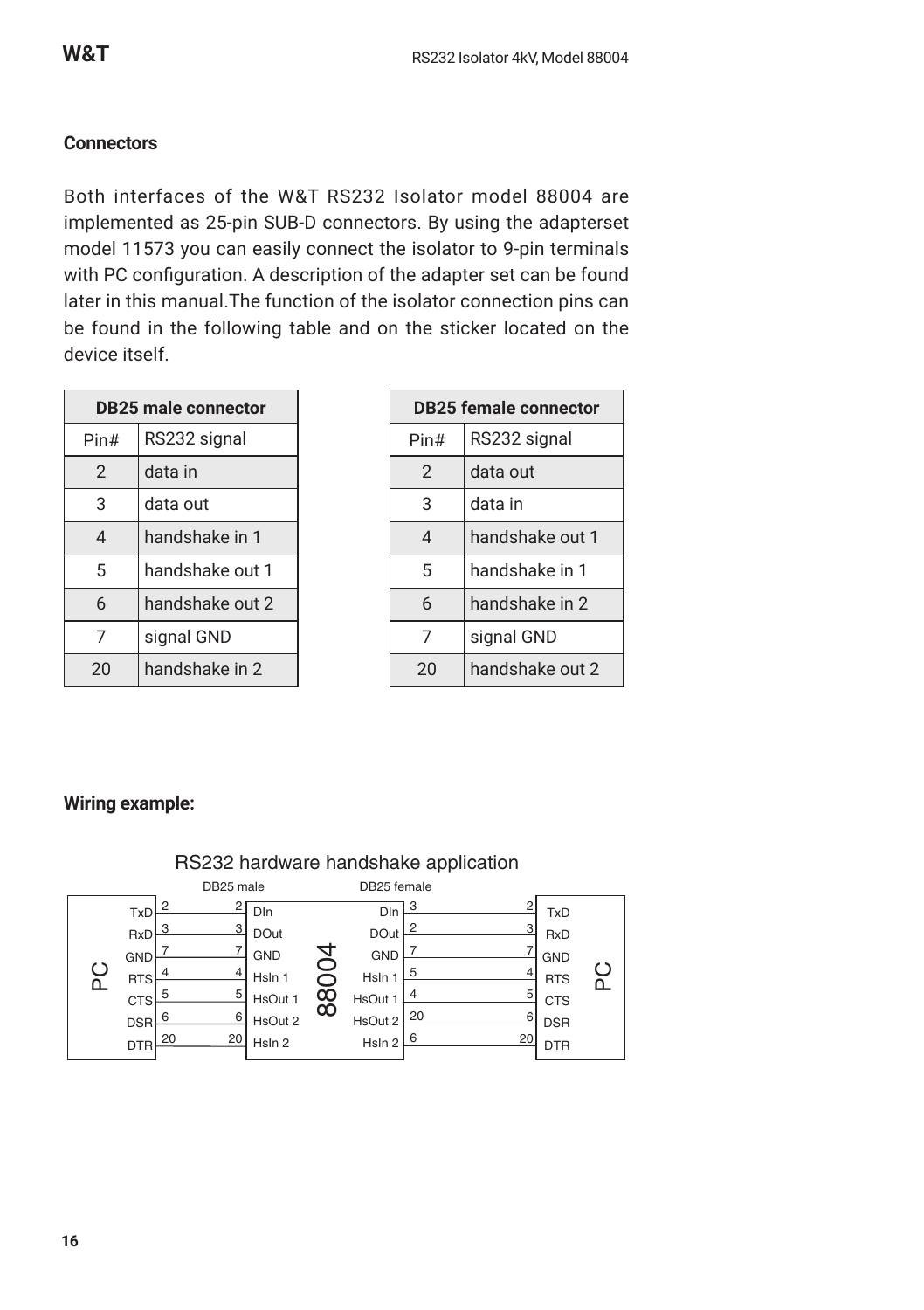### **Technical Data**

| Baud rate:<br>Data format:<br>Supported signals: | 0115200 Baud<br>any data format<br>RxD, TxD, RTS, CTS, DSR, DTR |
|--------------------------------------------------|-----------------------------------------------------------------|
| Galvanic isolation:<br>Creepage and              | min. 4kV DC isolation voltage                                   |
| clearance distances:                             | $>7$ mm                                                         |
| Supply voltage:<br>Input impedance:              | no external power supply required<br>> 1000 Ohm                 |
| RS232 interfaces:                                | DB25 male, DCE configuration<br>DB25 female, DTE configuration  |
| Ambient temperature:                             | Storage: -40+70°C<br>Operation: 0+50°C                          |
| Relative humidity:                               | 595% RH (non-condensing)                                        |
| Housing:<br>Dimensions:<br>Weight:               | plastic mini-housing,<br>63 mm x 54 mm x 16 mm<br>approx. 50 g  |
| Scope of delivery:                               | 1x RS232 Isolator, Model 88004<br>1x Gender Changer 25F-25F     |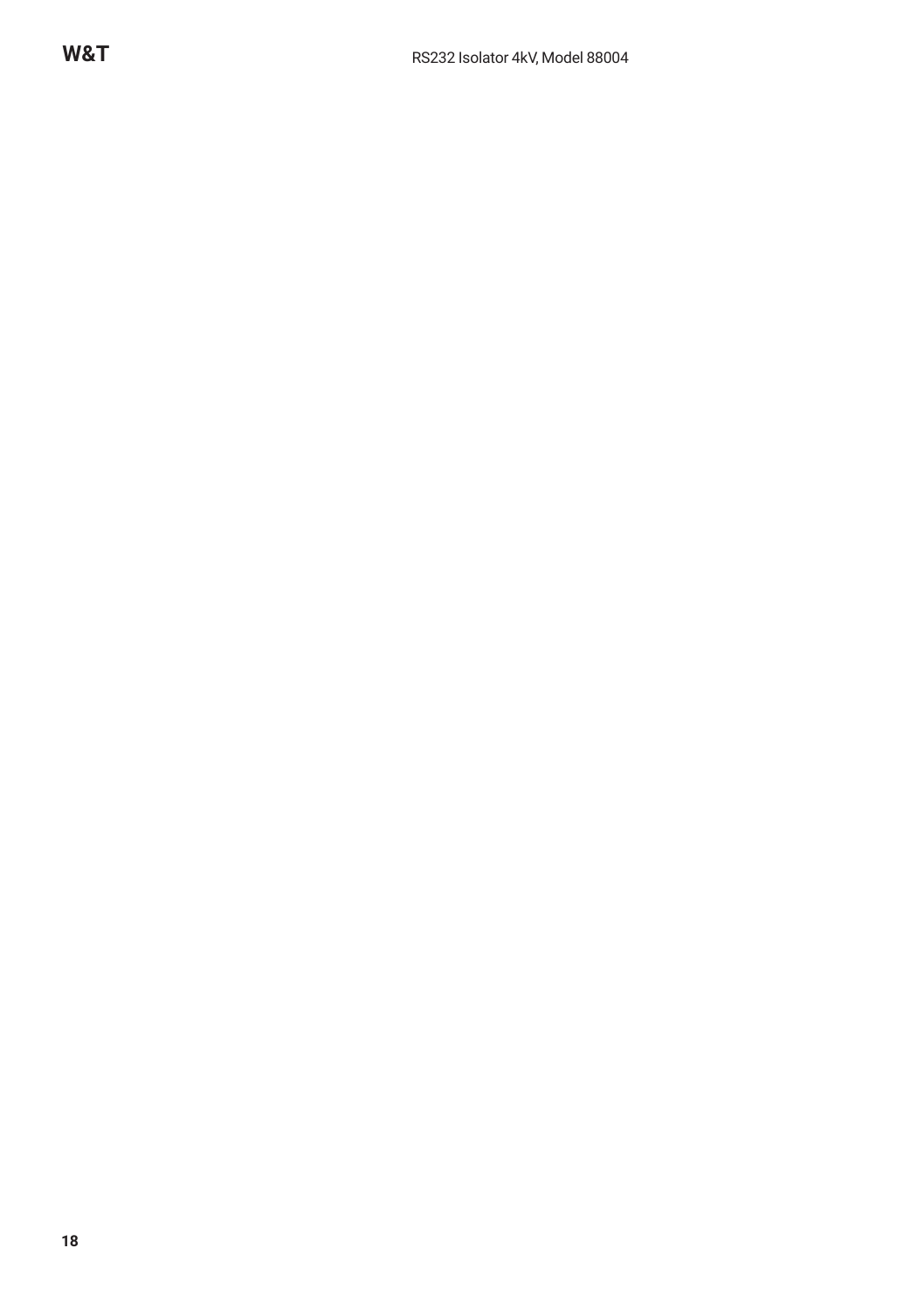#### **RS232 Isolator 50kV, Model 88050**

The Isolator model 88050 galvanically isolates two RS232 devices from each other with an isolation voltage of 50kV DC. It must be inserted into the data line between these devices.

#### **Function**

One channel in each direction is provided which may be used only for the data lines TxD and RxD but not for the hand-shake lines (DTR, RTS, etc.). The two lines must always be connected on both ends, even if data transmission is only in one direction.

Galvanic isolation of the signals is implemented using a 100 mm long fiber optic cable. The RS232 drivers and receivers are powered from the connected peripheral devices; no external power supply is required.

When installing you must ensure that the data cables are sufficiently far enough away from each other (min. 100 mm) to prevent flashover.

In the event of a problem check first whether the connection works without the isolator by connecting only a 3-conductor cable (TxD, RxD, GND) between the two RS232 devices.

The lower baud rate limit of the 88050 Isolator of 300 baud depends on the output voltage of the connected interface.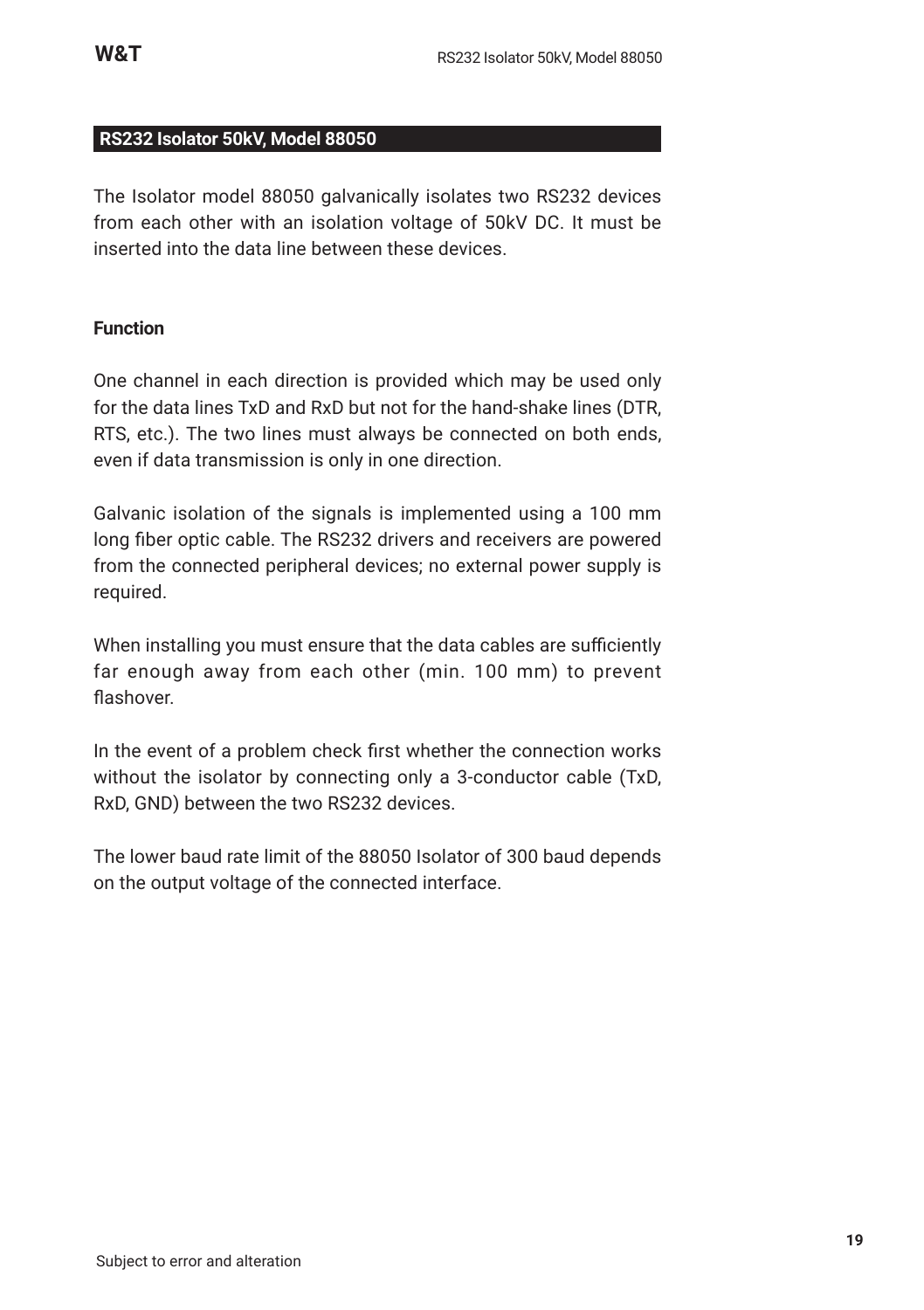#### **Connectors**

Both interfaces of the W&T RS232 Isolator model 88050 are implemented as 25-pin SUB-D connectors. By using the adapterset model 11573 you can easily connect the isolator to 9-pin terminals with PC configuration. A description of the adapter set can be found later in this manual.The function of the isolator connection pins can be found in the following table and on the sticker located on the device itself.

| <b>DB25 male connector</b> |              |
|----------------------------|--------------|
| Pin#                       | RS232 signal |
| $\mathcal{P}$              | data in      |
| 3                          | data out     |
|                            | signal GND   |

| <b>DB25 female connector</b> |              |
|------------------------------|--------------|
| Pin#                         | RS232 signal |
| $\mathcal{P}$                | data out     |
| 3                            | data in      |
|                              | signal GND   |

RTS **CTS** DSR DTR ပ္ဂ

#### **Wiring example:**

RTS C<sub>TS</sub> DSR DTR



### RS232 software handshake application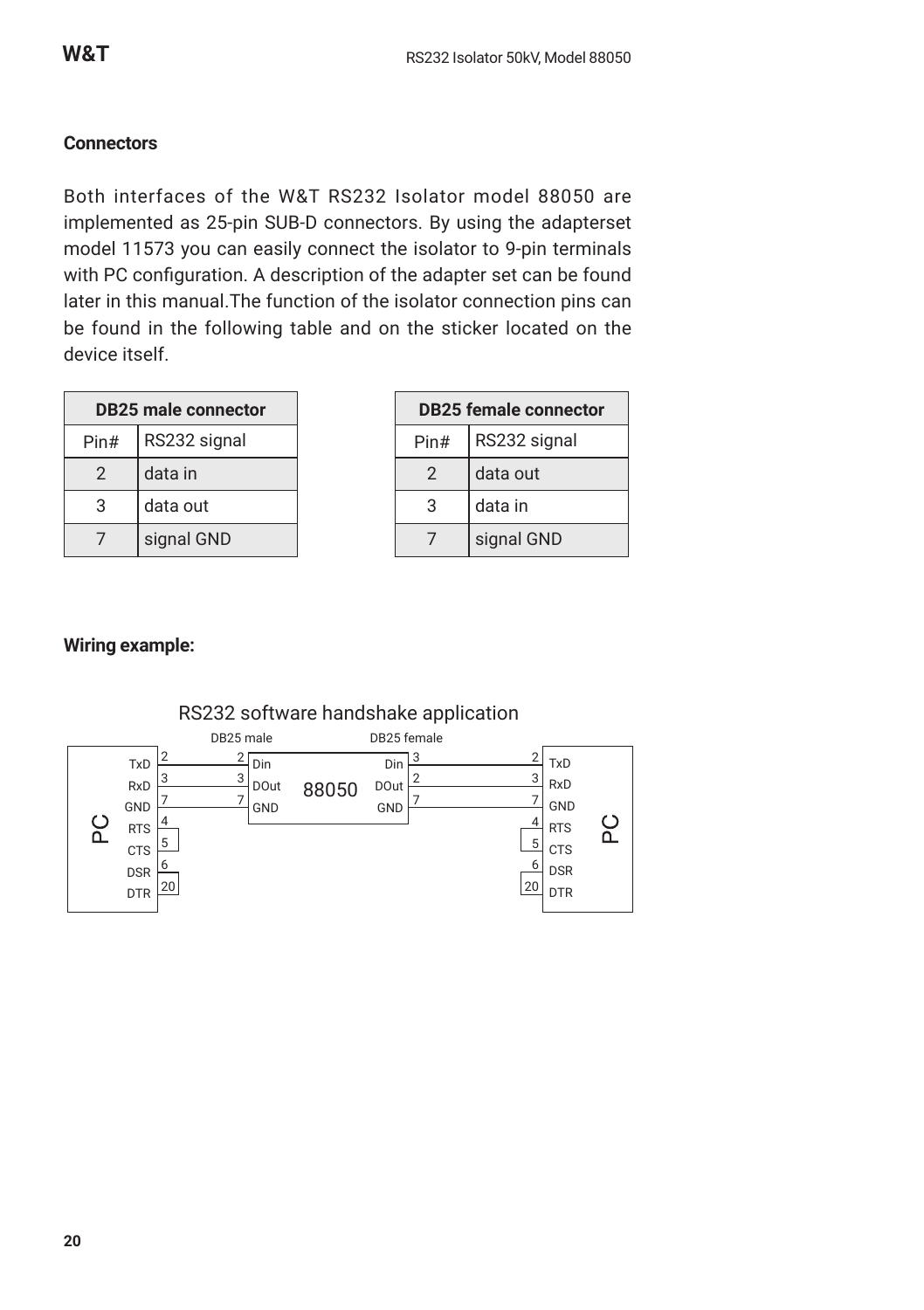### **Technical Data**

| Baud rate:                                               | 30019200 baud                                                                                                                                        |
|----------------------------------------------------------|------------------------------------------------------------------------------------------------------------------------------------------------------|
| Data format:                                             | any data format                                                                                                                                      |
| Supported signals:                                       | RxD, TxD                                                                                                                                             |
| Galvanic isolation:<br>Creepage and                      | min. 50 kV DC isolation voltage                                                                                                                      |
| clearance distances:                                     | $> 95$ mm                                                                                                                                            |
| Supply voltage:<br>Input impedance:<br>RS232 interfaces: | No external power supply required<br>$> 330$ Ohm<br>DB25 male with 2m cable.<br>DCE configuration<br>DB25 female with 2m cable,<br>DTE configuration |
| Ambient temperature:                                     | Storage: -40+70°C<br>Operation: 0+50°C                                                                                                               |
| Relative humidity:                                       | 5.95% RH (non-condensing)                                                                                                                            |
| Housing:<br>Dimensions:<br>Weight:                       | Plastic mini-housing<br>250 mm x 20 mm dia.<br>approx. 340 g                                                                                         |
| Scope of delivery:                                       | 1x RS232 Isolator, model 88050<br>1x Gender Changer 25F-25F                                                                                          |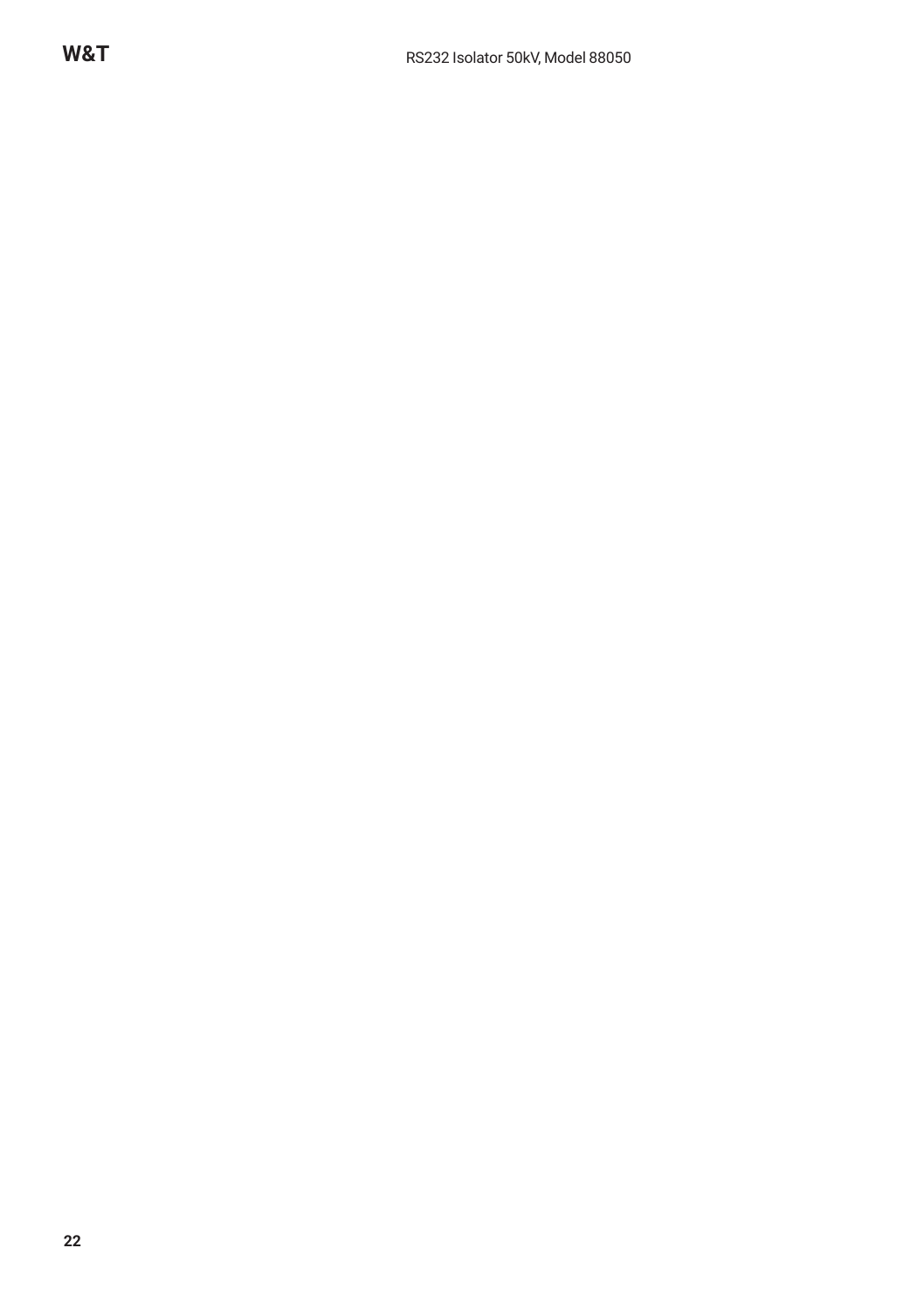#### **Adapter set for RS232 Isolators, Model 11573**

#### **Function**

The Model 11573 Adapter Set consists of a 15 cm long connection cable with 9-pin SUB-D female and 25-pin SUB-D male as well as a mini-adapter with 25-pin SUB-D feamle and 9-pin SUB-D male.

In order to incorporate the model 88001, 88004 and 88050 isolators into a 9-pin connection, the adapters are connected to the two RS232 interfaces of the isolators. The mechanical arrangement as well as the pinout of the adapter can be seen in the following diagram:



By using the short adapter cable the isolators can be connected directly to 9-pin serial devices having a SUB-D male with standard PC configuration.